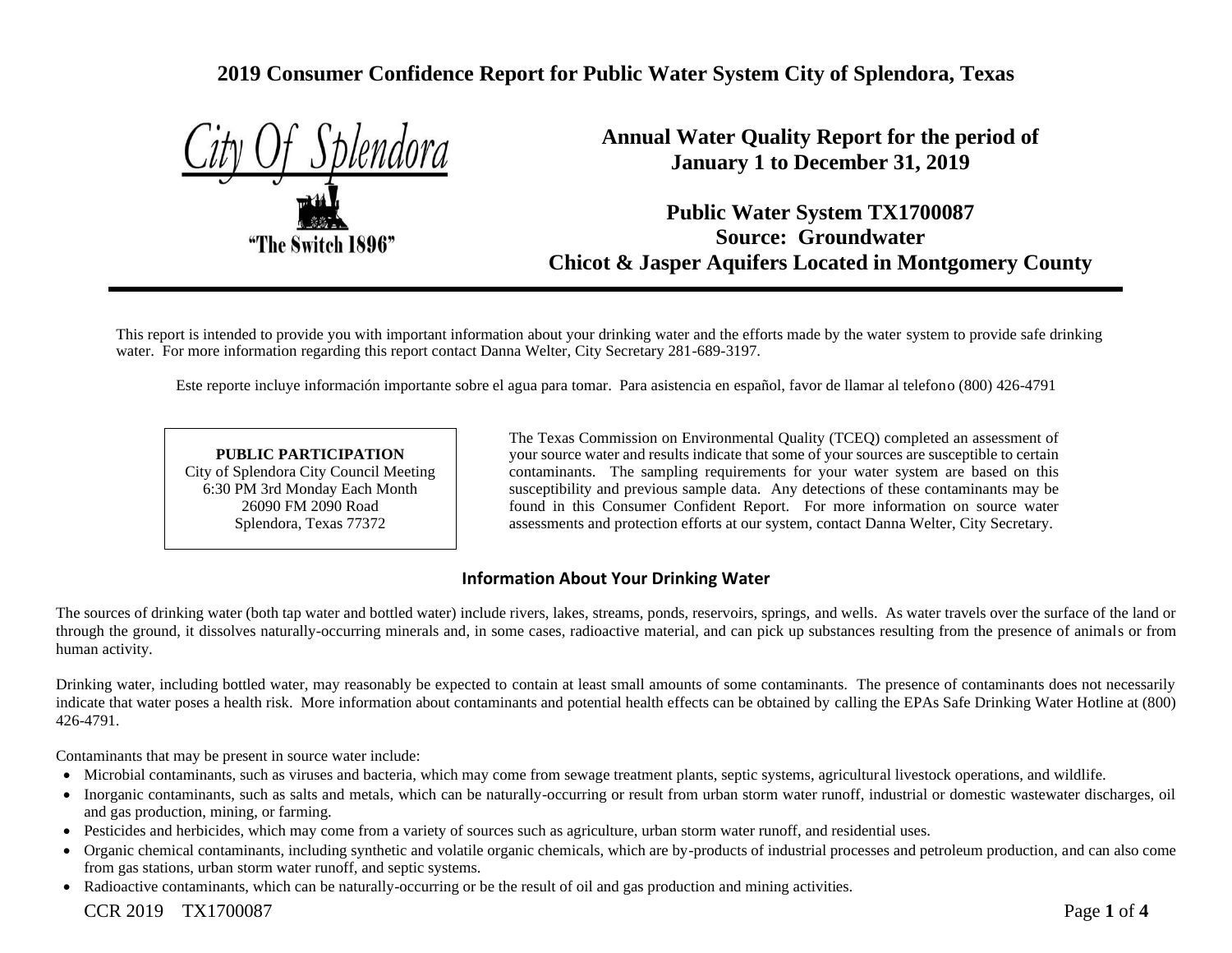In order to ensure that tap water is safe to drink, EPA prescribes regulations which limit the amount of certain contaminants in water provided by public water systems. FDA regulations establish limits for contaminants in bottled water which must provide the same protection for public health.

Contaminants may be found in drinking water that may cause taste, color, or odor problems. These types of problems are not necessarily causes for health concerns. For more information on taste, odor, or color of drinking water, please contact the system's business office.

You may be more vulnerable than the general population to certain microbial contaminants, such as Cryptosporidium, in drinking water. Infants, some elderly, or immunocompromised persons such as those undergoing chemotherapy for cancer; persons who have undergone organ transplants; those who are undergoing treatment with steroids; and people with HIV/AIDS or other immune system disorders, can be particularly at risk from infections. You should seek advice about drinking water from your physician or health care providers. Additional guidelines on appropriate means to lessen the risk of infection by Cryptosporidium are available from the Safe Drinking Water Hotline (800-426-4791).

If present, elevated levels of lead can cause serious health problems, especially for pregnant women and young children. Lead in drinking water is primarily from materials and components associated with service lines and home plumbing. We are responsible for providing high quality drinking water, but we cannot control the variety of materials used in plumbing components. When your water has been sitting for several hours, you can minimize the potential for lead exposure by flushing your tap for 30 seconds to 2 minutes before using water for drinking or cooking. If you are concerned about lead in your water, you may wish to have your water tested. Information on lead in drinking water, testing methods, and steps you can take to minimize exposure is available from the Safe Drinking Water Hotline or at http://www.epa.gov/safewater/lead.

### **Information About Source Water**

The TCEQ completed an assessment of your source water and results indicated that some if your sources are susceptible to certain contaminants. The sampling requirements for your water system are based on this susceptibility and previous sample data. Any detection of these contaminants may be found in this Consumer Confidence Report. For more information on source water assessments and protection efforts at our system, contact Danna Welter, City Secretary 281-689-3197.

Source Water Assessment URL: <http://www.tceq.texas.gov/gis/swaview>Drinking Water Watch URL: [http://dww2.tceq.texas.gov/DWW/](http://dww2.tceq.texas.gov/DWW)

| <b>Metal</b> | Date<br><b>Sampled</b> | <b>MCLG</b> | <b>Action Level</b><br>(AL) | 90 <sup>th</sup><br>Percentile | # Sites<br>Over<br>AL | Units | <b>Violation</b> | <b>Likely Source of Contamination</b>                                                                      |
|--------------|------------------------|-------------|-----------------------------|--------------------------------|-----------------------|-------|------------------|------------------------------------------------------------------------------------------------------------|
| Copper       | 07/25/2017             | 1.3         | 1.3                         | 0.055                          |                       | ppm   | N                | Erosion of natural deposits; Leaching from wood<br>preservatives; Corrosion of household plumbing systems. |
| Lead         | 07/25/2017             |             | 15                          | 1.4                            |                       | ppb   | N                | Corrosion of household plumbing systems; Erosion of<br>natural deposits.                                   |

### **2017 Regulated Contaminants Detected**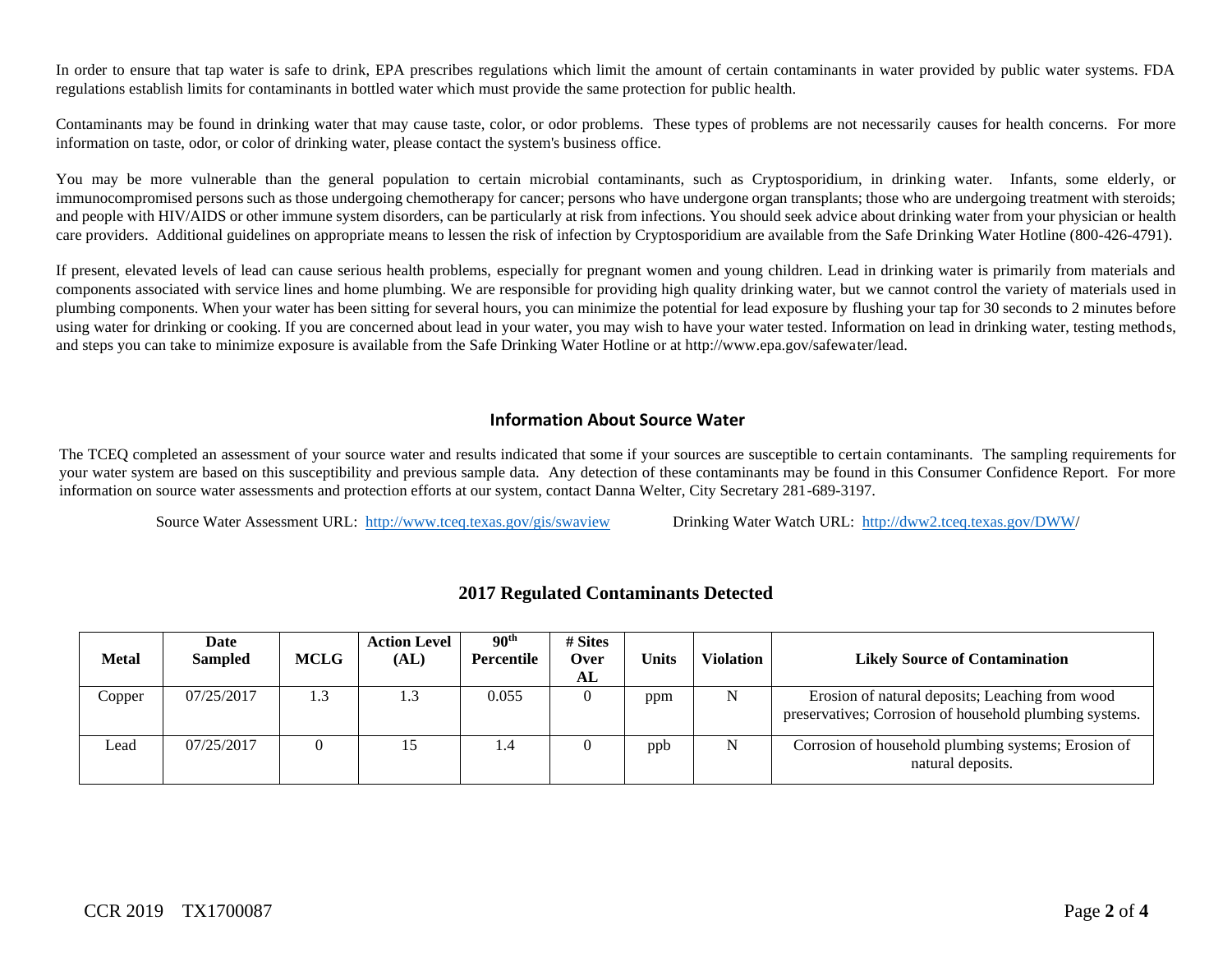### **2019 Water Quality Test Results**

| <b>Disinfection By-Products</b>  | Collection<br>Date | <b>Highest Level</b><br>Detected (1) | <b>Range of</b><br><b>Individual Samples</b> | <b>MCLG</b>          | <b>MCL</b> | <b>Units</b> | <b>Violation</b> | <b>Likely Source of</b><br>Contamination     |
|----------------------------------|--------------------|--------------------------------------|----------------------------------------------|----------------------|------------|--------------|------------------|----------------------------------------------|
| TTHM)<br>Total Trihalomethanes ( | 2019               |                                      | $2.2 - 2.2$                                  | No goal for<br>total | 80         | ppb          |                  | By-product of drinking water<br>disinfection |

(1) The value in the Highest Level or Average Detected column is the highest average of all TTHM sample results collected at a location over a year.

| <b>Inorganic</b><br>Contaminants   | <b>Collection</b><br>Date | <b>Highest Level</b><br><b>Detected</b> | <b>Range of Individual</b><br><b>Samples</b> | <b>MCLG</b> | <b>MCL</b> | <b>Units</b> | <b>Violation</b> | <b>Likely Source of Contamination</b>                                                           |
|------------------------------------|---------------------------|-----------------------------------------|----------------------------------------------|-------------|------------|--------------|------------------|-------------------------------------------------------------------------------------------------|
| Barium                             | 2019                      | 0.125                                   | $0.117 - 0.125$                              |             |            | ppm          | N                | Discharge of drilling wastes; Discharge from metal<br>refineries; Erosion of natural deposits.  |
| Nitrate (measured)<br>as Nitrogen) | 2019                      | 0.06                                    | $0 - 0.06$                                   | 10          | 10         | ppm          | N                | Runoff from fertilizer use; Leaching from septic tanks,<br>sewage, Erosion of natural deposits. |
| Nitrite (measured<br>as Nitrogen)  | 02/24/2015                | 0.01                                    | $0 - 0.01$                                   |             |            | ppm          | N                | Runoff from fertilizer use; Leaching from septic tanks,<br>sewage, Erosion of natural deposits. |

| <b>Radioactive Contaminants</b> | Collection | <b>Highest Level</b> | <b>Range of Individual</b> | MCLG   MCL |    | Units    | <b>Violation</b> | <b>Likely Source of Contamination</b>   |
|---------------------------------|------------|----------------------|----------------------------|------------|----|----------|------------------|-----------------------------------------|
|                                 | Date       | <b>Detected</b>      | Samples                    |            |    |          |                  |                                         |
| Beta/photon emitters            | 2019       |                      | $0 - 4$                    |            | 50 | pCi/L(2) |                  | Decay of natural and man-made deposits. |
| Combined Radium 226/228         | 2019       |                      | $.5 - 1.5$                 |            |    | pCi/L    |                  | Erosion of natural deposits.            |

(2) EPA considers 50 pCi/L to be the level of concern for beta particles.

## **Disinfectant Residual**

| <b>Disinfectant</b> | Year | Average<br>Level ppm | <b>Minimum</b><br>Level ppm | <b>Maximum</b><br>Level ppm | <b>MRDL</b> | <b>MRDLG</b> | <b>Violation</b> | <b>Source</b>                            |
|---------------------|------|----------------------|-----------------------------|-----------------------------|-------------|--------------|------------------|------------------------------------------|
| Chlorine (Free)     | 2019 | 1.19                 | 0.80                        | 2.10                        | 4.0         | 4.0          | N                | Water additive used to control microbes. |